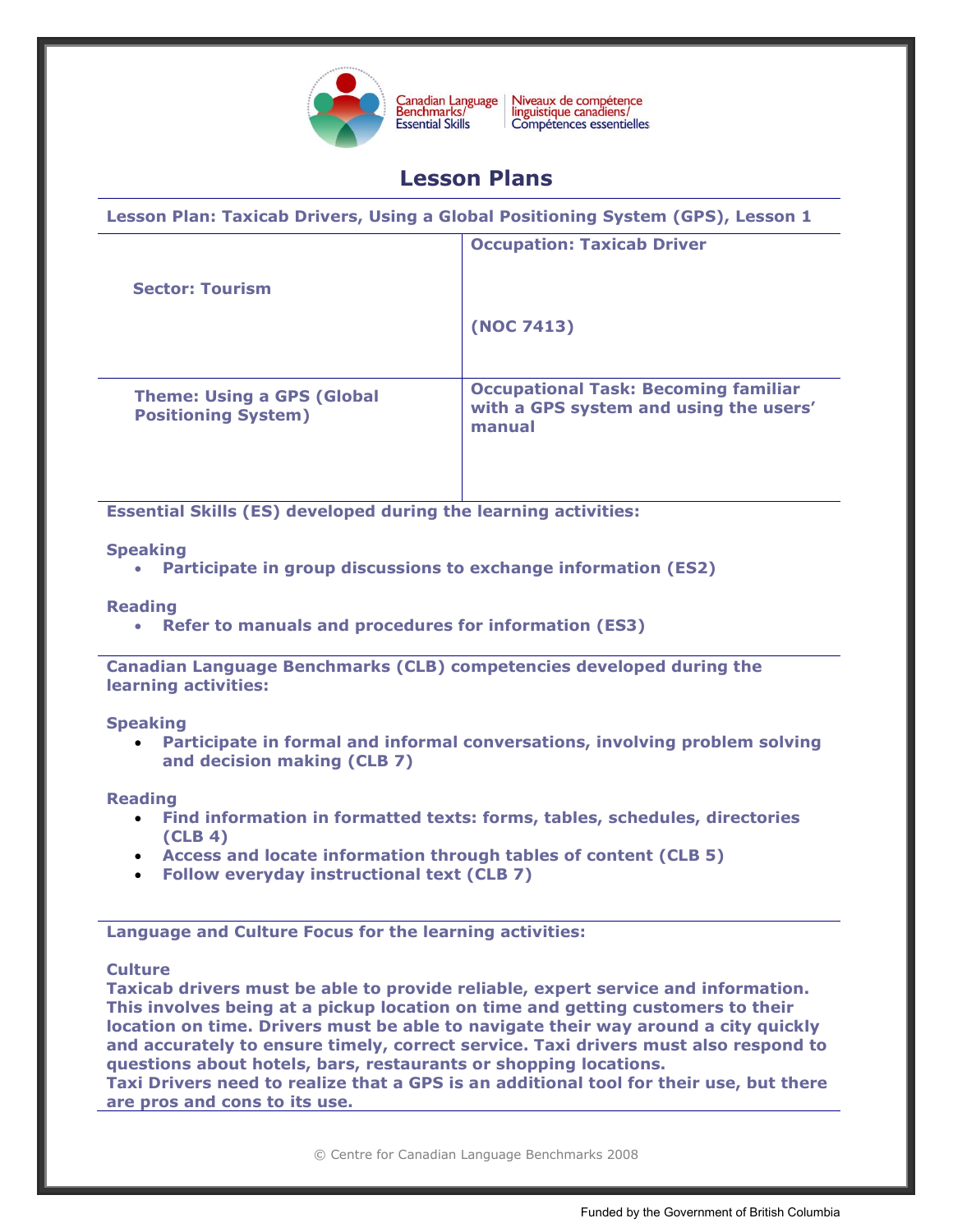

**Suggested teacher resources and classroom materials needed: For Teacher reference: Occupational Language Analysis for Taxicab Driver (NOC #7413) [http://www.itsessential.ca/itsessential/display\\_page.asp?page\\_id=353](http://www.itsessential.ca/itsessential/display_page.asp?page_id=353)**

**Essential Skill Profile for Taxicab Driver (NOC #7413) <http://srv600.hrdc-drhc.gc.ca/esrp/english/profiles/56.shtml>**

**GPS Nuts <http://www.gpsnuts.com/>**

**Garmin Owners' Manual (Nuvi 300/350 ) [http://www8.garmin.com/manuals/Nuvi350\\_OwnersManual.pdf](http://www8.garmin.com/manuals/Nuvi350_OwnersManual.pdf)**

**Yourdon Report: Taxi Drivers and GPS <http://www.yourdonreport.com/index.php/2008/02/04/taxi-drivers-and-gps/>**

**For Learners: One copy each of Garmin Owners' Manual (Nuvi 300/350 ) [http://www8.garmin.com/manuals/Nuvi350\\_OwnersManual.pdf](http://www8.garmin.com/manuals/Nuvi350_OwnersManual.pdf)**

**Estimated time for the learning activities: 1 ½ hours**

**Learner Profile:**

**The class would probably be multi-level but because the vocabulary and skills they need to know are specific there would not be any planning to accommodate different levels. Most of the learners would be at least at CLB 5. This lesson is part of a five lesson module. The learners may or may not be experienced taxi drivers.** 

**Learning Objectives:**

**Learners will be able to identify a GPS and give a brief description of how it works. Learners will be able to list the pros and cons of using a GPS system when driving a taxicab.**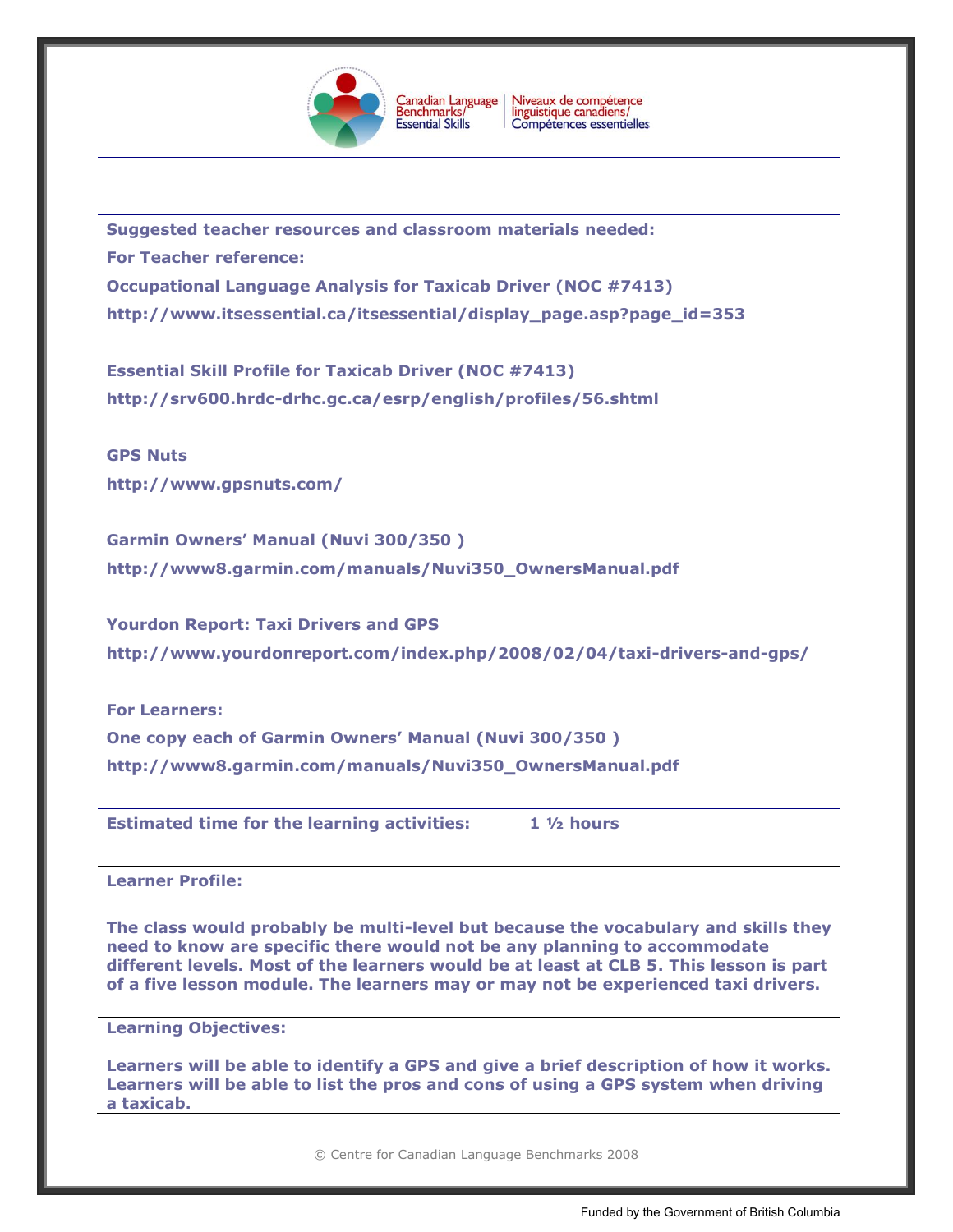

Canadian Language<br>Benchmarks/ Niveaux de compétence<br>linguistique canadiens/ Compétences essentielles

**Learners will be able to use the Table of Contents of the Users' Manual to identify which sections of the booklet they need to consult. Learners will be able to list the language skills they will need to be able to competently use a GPS.** 

#### **Learning activities:**

**1. Ask learners if they know what GPS stands for or what a GPS is. List the information on the board as it is presented.** 

**(The following are the points that should be covered. The instructor may have to draw a diagram of the earth with satellites orbiting to illustrate it.**

**GPS stands for Global Positioning System. It is based on a number of satellites orbiting the Earth. The satellites transmit their location and time signals. GPS receivers receive the signals and use them to calculate their present position. There are enough satellites to provide continuous coverage around the earth. A receiver needs to see at least 3 satellites (preferably more) in order to calculate the position. Obstacles may prevent this. GPS refers to a receiver, not to the satellites.** 

**The receiver can calculate the distance and direction between the present position and another location (or between any two locations).** 

**A GPS is not meant to be a replacement for a [map.](http://www.gpsnuts.com/myGPS/GPS/Tutorials/Maps/maps.htm#Topographic Maps) It is meant to be used in conjunction with one. A map is more detailed and gives an overall view. A map doesn't batteries to operate and it cannot break down. Always need to have a map as well as a GPS.) (20 minutes)**

**2. Divide class into two groups. Have one group discuss the pros of using a GPS and the other group discuss the cons of using a GPS.** 

**Allow 10 minutes for preparation then have the two groups present their points to the class. List the pros and cons on the board in a chart form. Here are some of the points that should be mentioned. Allow time for discussion.**

| <b>Pros</b>                                                                                                                                               | <b>Cons</b>                                                                                                                                                                                                                                                                                                                                    |
|-----------------------------------------------------------------------------------------------------------------------------------------------------------|------------------------------------------------------------------------------------------------------------------------------------------------------------------------------------------------------------------------------------------------------------------------------------------------------------------------------------------------|
| <b>Good for finding unknown locations.</b><br>Good for new drivers unfamiliar with<br>the city.<br>Company can track drivers (is this a<br>pro or a con?) | Taxi driver must be able to spell the<br>name of the street, hotel, location.<br><b>GPS doesn't take into account road</b><br>construction or detours.<br><b>Can be distracting to driver. Safety</b><br>issues.<br>Driver may not get to know the city as<br>well if they rely on a GPS.<br>The cost. Who pays for it, company or<br>drivers? |

**(25 minutes)**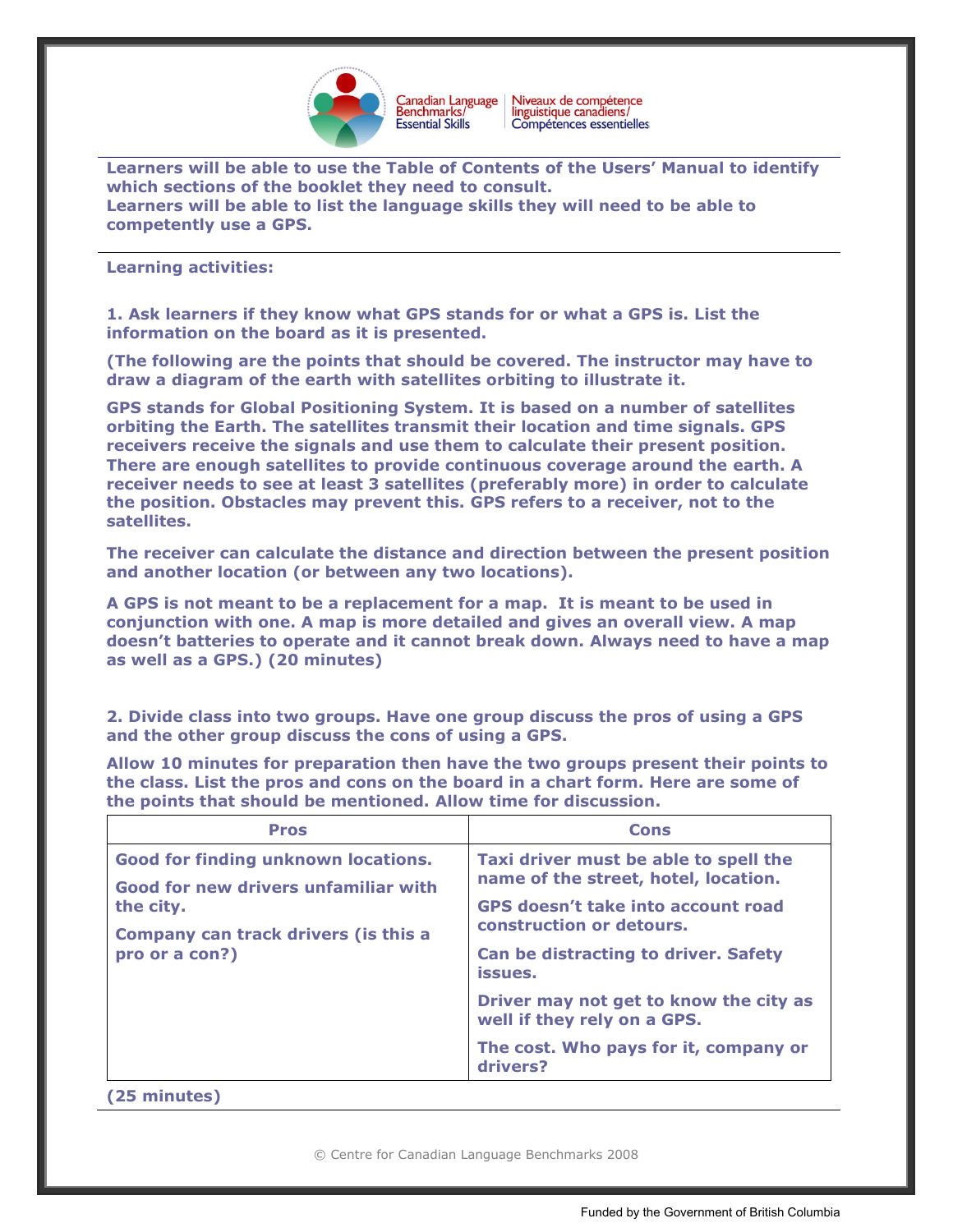

**3. Hand out a Users' Manual for a Garmin Nuvi 300/350 to each learner. Tell the class that they will get acquainted with the manual first before they work with the actual GPS.** 

**Direct learners to the Table of Contents. Allow learners time to scan through the Table of Contents. Ask them to identify the sections they think will be particularly important to them.**

**Tell the class that for now they will only be concentrating on the Getting Started, Where To, My Locations, Viewing the Map and other Pages, Appendix, Index. List these headings on the board.**

**Direct learners to read the topics that will be covered.**

**(20 minutes)**

**4. Have learners brainstorm what other skills they will need to help them use the GPS in their taxi.** 

**Some of the answers could be: clear pronunciation, spelling and knowledge of addresses, reading a map, following directions. Brainstorm things they particularly need to practice pronouncing. (Listening to and pronouncing numbers, street addresses, street names, and the alphabet for spelling street names. They will need to be able to understand the customer and the voice on the GPS).**

**Have learners list topics on the board as they are suggested. (25 minutes)**

**Additional and/or extension learning activities:**

**Learners should use a paper map to become familiar with their city. They should know the general orientation and layout, the suburbs and the centre of the city. They should know organizing features of the city, such as north, south, east, west, avenues and streets.** 

#### **Evaluation:**

**Learners describe how a GPS works and its uses.** 

**Learners demonstrate where to find certain topics in their manual by using the Table of Contents/Index.**

**The learners identify the language skills they will need to be able to competently use a GPS.** 

**Task Writer: Lorene Anderson, March 2008**